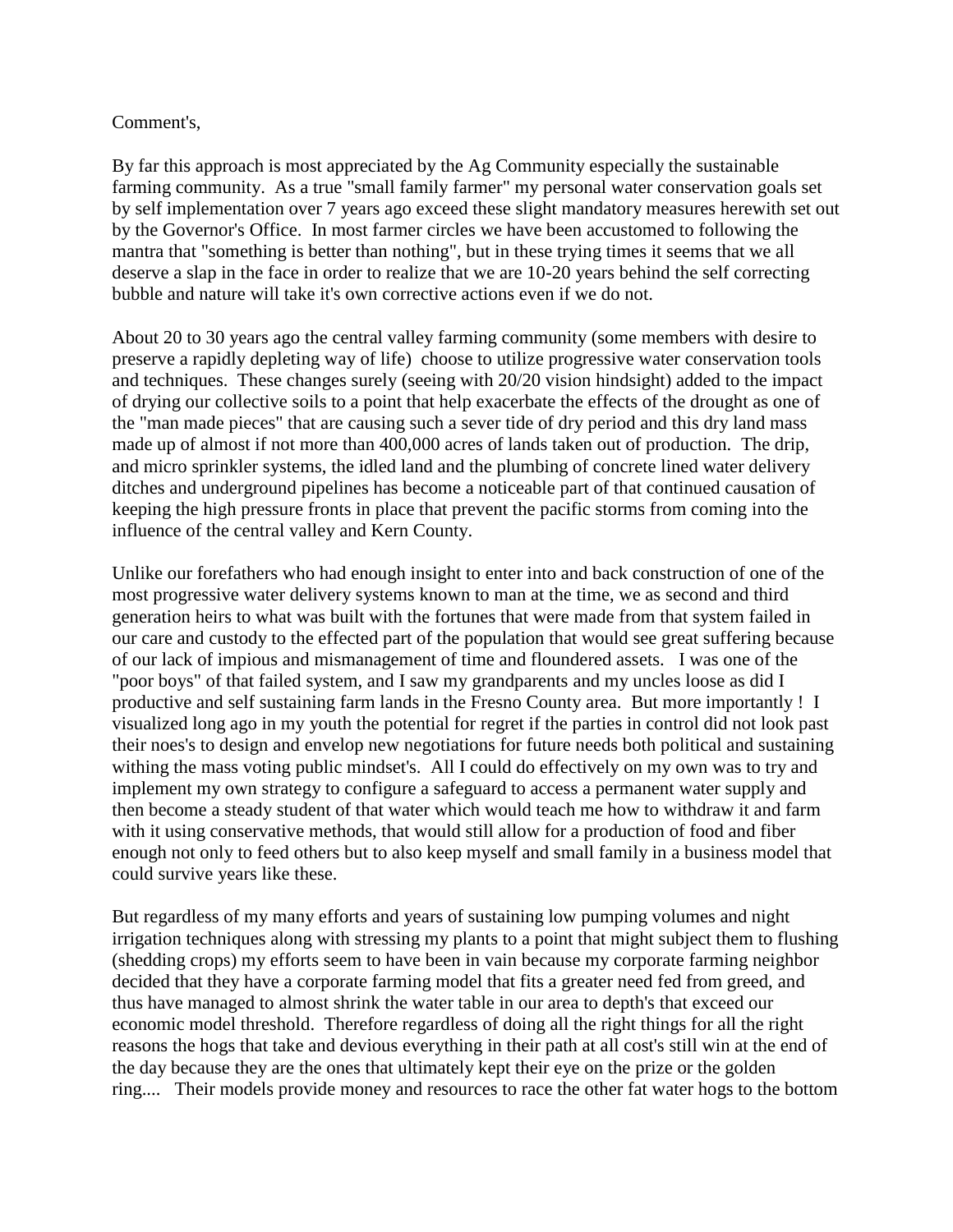of the hole until every last drop is devoured leaving nothing behind so that they do not miss out on their self indulgence life style.

Now it's just a matter of time before we loose all that we have worked for and sacrificed for throughout the past 50-150 years of generational farming (small family farmers) not only to just get out of the way of the fat cats but also the utility company's, oil company's, the government and the new found valley wealth .... water sellers. Farmers who profit from water sales by selling to non-farming entities should be stopped in their tracks. How does a government justify allowing a farm subsidized by the tax paying voters to pump, and sell allocated water supplies to non-farm users when those corporate farming entities participated in tax payer subsidized programs most often to allow them to position themselves (as was the intended purpose when they cashed those subsidy checks) in a manner respective of growing a sustainable food and fiber supply chain for the hungry people of the earth. How can an "advantaged/disadvantaged" ( farmer/water seller) justify in their own mind do it at all ? is beyond my ability to comprehend, especially in these times of severe drought when that water could go a long way for those of us small family sustainable farmers who can continue to grow a cost effective product while conserving the natural resource. My plea to the State Water Board would be to initiate an "effective immediately" moratorium on any water sales where the seller of that water is transferring or diverting waters away from the heart of the local farming community's and outlying smaller unincorporated residential communities. Too allow a party to pump outside a district that is already in a water strapped configuration is just simply unconscionable .

I also have an issue with the Hotels and Motels across the state that can just simply allow their guest's to take 3 hour showers and use water (under the guise of good faith efforts that they will automatically conserve); without first forcing implementation of rationing supplies to these systems by allowing a moderate amount of water to be allowed with the duration of the stay, but any usage above and beyond that amount should be done with a "water drought fine" call it a "mitigation fee". I see car washes still open for business and washing cars with water instead of converting to water-less methods (which are available) in many markets .... at least disallowing more that a 1/2 gallon of water per vehicle, which could be monitored by tracking their daily volume by against their daily meter use. There are many many way's that we "water conservation" farmers have seen that many could implement, but still fail to not only implement but still refuse to see the importance of conserving water..... ? So when we see these mandates come down the pipeline that include us .... "water conservatives" it's very frustrating that Brown is not actually doing more to plug the leaks ! He is too old and too slow for this state ! we need action and we needed it yesterday !

Thank You for giving me time to comment throughout this process !

Keith Freitas, A Small Family Lemon Farmer from Fresno California

--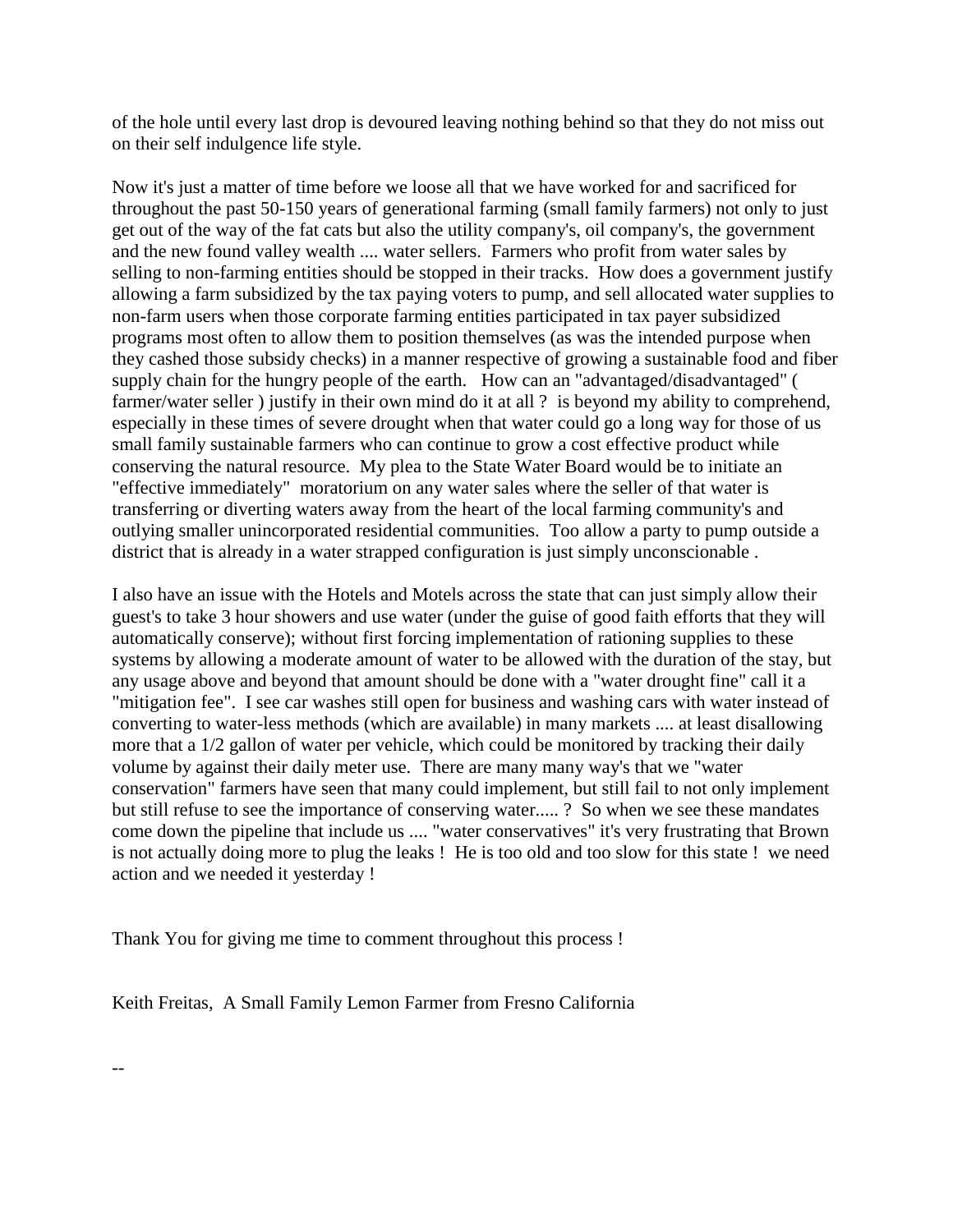K.A. Freitas, CEO Sea Pine Ventures, Inc. dba, Piedra Citrus Partners 1305 bullard Ste. # 3 Fresno, Ca. 93722 Cell: (559) 286-1320 <http://www.linkedin.com/pub/keith-freitas/2a/7b6/5b4/> Gmail: [mykfed@gmail.com](mailto:mykfed@gmail.com)

Blessings and Abundance